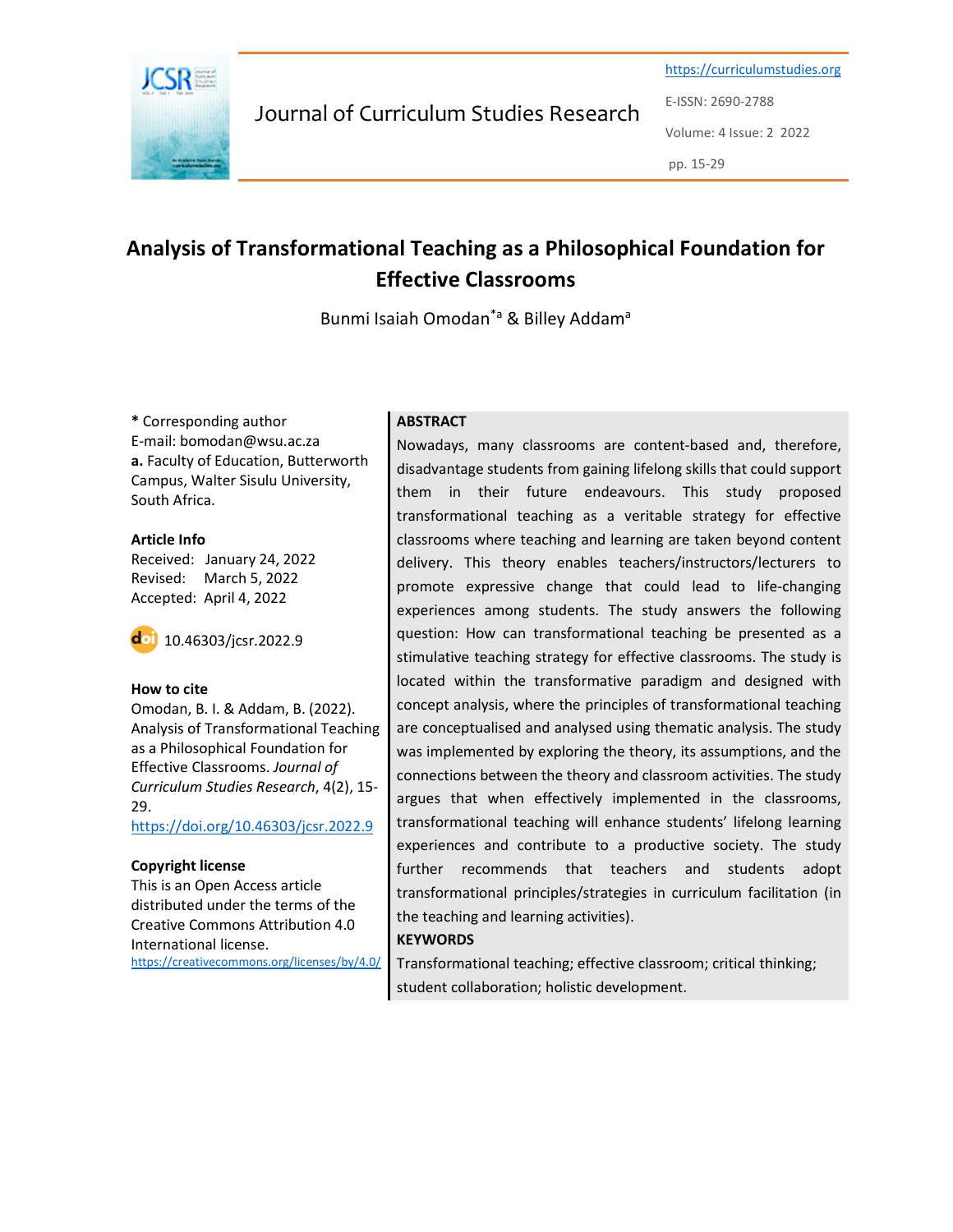#### **INTRODUCTION**

The traditional teaching paradigm is content-based and could be regarded as a practice rooted in a philosophy that encourages students to learn by memorising, listening, and regurgitating correct answers (McCurry & Martins, 2010; Meguid & Collins, 2017). In this paradigm, teachers are expected to lecture or engage in direct instruction where they interact with learners by presenting information (Balliu, 2017). This approach is considered unproductive and overbearing (Milenković, & Dimitrijević, 2019). Though many instructional and learning styles have emerged, among which is collaborative, experiential, problem-based and problem-posing teaching and learning, among others (Forbes et al., 2001; Laal et al., 2014; Rosli et al., 2014), there have been arguments that teaching loses its value when pressure is placed on lecture method (Covill, 2011). Here, the instructional style means a teaching style that regards students as the receiver and not as the co-constructor of knowledge. According to Klassen and Tze (2014), teaching is efficacious when students' learning is at the core of improving the students' social, emotional, and academic life. In this context, any teaching and learning process that leads to students' improvement, proficiency and efficacy could be framed as "transformation." This is consistent with Quillinan et al.'s (2019) definition that transformative teaching addresses different components of the education process such as structure, content, and ecological factors that affect how students learn and subsequently transform their lives outside the four walls of classrooms. One can then argue that teaching and learning is not solely classroom activity but an intertwined process involving students' social constructions of knowledge, dispositions, and actions for positivism. Teaching should be structured to address the immediate students' needs, such as academic achievement and a lifelong sticker that enables them to contribute meaningfully to society and themselves after their education. Our argument is also consistent with the postulation that a transformative classroom is where teachers build students' understanding of concepts to become independent in their learning as well as promote critical thinking by exploring different perspectives of knowing (Slavich & Zimbardo, 2012)

Hence, one of the practical ways to ensure an effective classroom is when teachers encourage student inquiry-based learning by developing research projects, collaborative work and providing opportunities for students to examine issues from several viewpoints (Rau et al., 2017). In a similar perspective but with a different focus, Jackson et al. (2013) posit transformative classrooms as a teaching and learning environment full of student engagement and interactivity with peers and teachers. Based on these perspectives, one could argue that a transformative classroom leads to a constructive education that creates an atmosphere for effective learning where every student feels safe and comfortable participating in the learning without risks, fear of judgement, or consequence. It promotes a welcoming school environment with a friendly face and quality reception for anyone who walks through the door, including students and the general public. This is not far from the argument of Southern (2007) that transformative teaching and learning involve establishing student-teacher relationships and a shared knowledge production process to promote students' holistic development. Against this,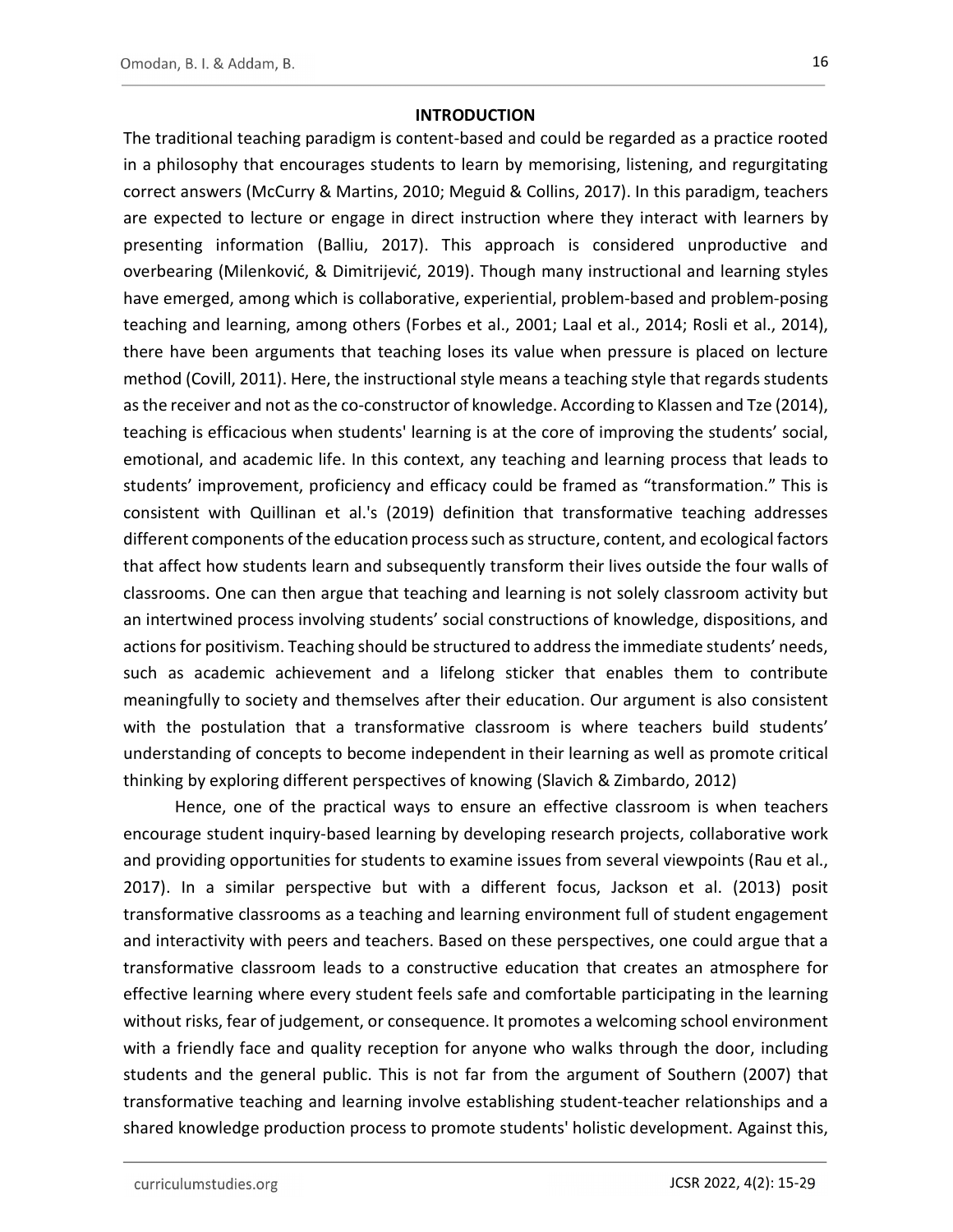the literature confirms that many classrooms today are laced with a moribund teaching and learning system where students only study to pass and jettison the lifelong actions embedded in knowledge construction and development. The findings of Stephen and William (2021) indicated that students face classroom challenges: student anxiety, distrust in prior knowledge, and misconceptions that hinder an ineffective transfer and construction of knowledge. Research findings also confirm that classrooms are faced with challenges such as lack of teamwork, lack of knowledge retention, and power dynamics among students (Barrett & Feng, 2021; Marasi, 2019; Morrow et al., 2013).

Apart from the literature, our personal experiences also showed that the outcome of major classroom activities, teaching and learning in primary, secondary and higher education classrooms, is not effective. This argument could be located within the fact that many graduates are not innovative and creative. They lack critical thinking skills, which prevents them from contributing and solving societal and personal problems. It keeps many graduates looking for jobs when they are supposed to think outside the box and become employers of labour, rather than relying on the government to provide jobs for them. This also confirms Adeyemo et al.'s (2010) argument that the majority of unemployed graduates are half-baked and not adequately equipped for the job market. Inferring from this argument, we believe that classroom processes at all levels of education should be structured in such a way to enhance students' immediate academic performance and inculcate life-changing skills that could make them self-reliant, participate in the knowledge economy and contribute immensely to societal development. Therefore, to ensure an effective and/or productive classroom, the place of transformational teaching is inevitable, which is the major focus of this theoretical paper. Accordingly, this article derives its argument from transformational teaching as a teaching philosophy suitable for a productive classroom guided by the following question.

# Research Questions

Based on the above problem, the following research question was raised to guide the study:

- What kinds of transformational techniques are applicable to support effective classroom teaching?
- How can transformational teaching be implemented to ensure effective classrooms towards students' wholistic development?

# METHODOLOGY

This study is lensed and guided by the transformative paradigm to maintain the quest for transformation in classrooms. It is appropriate to lens the study because it is a research world view knowledge and the process of knowledge as social construction shaped by individualism, peoples' characters, and community applications (Frey, 2018). This is consistent with Jackson et al. (2018) argument that transformative paradigm is a research framework that focuses on the experiences of marginalised groups, examines power differences that have resulted in marginalisation, and links study findings to action intended to alleviate it. This paradigm is also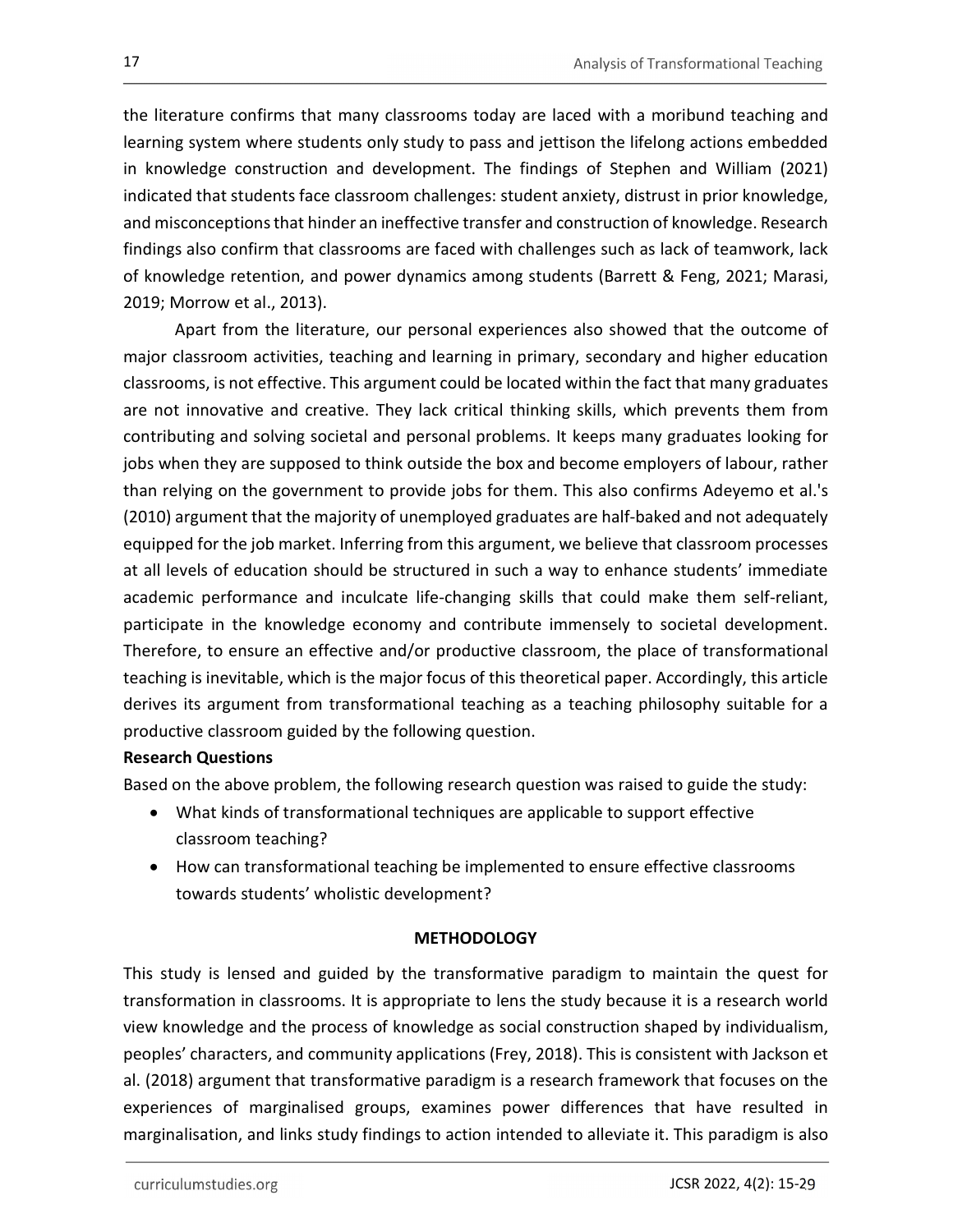relevant to guide the study because it aligns with the purpose of education as Ukpokodu (2009) presented as an instrument to empower students to view the social world from diverse perspectives, allowing them to challenge and change the status quo as agents of change. This is appropriate since the eventual aim of schooling is to promote critical thinking and informed active citizens. Therefore, this paradigm informs our argument and theoretical analysis towards classroom transformation. The principles of the transformative paradigm were used to rationalise the beauties of transformational teaching to ensure effective classrooms that promote lifelong learning among students.

In order to make sense of the paradigm, conceptual analysis was adopted as a design for the study. This is needed because the study deals with concepts found within the principle of transformational teaching. Conceptual analysis is a method used to determine the precise meaning of concepts, linguistic expressions, formal languages etc. (Novaes, 2012), which involves clarifying the conceptual structure and identifying ambiguities in existing theories or claims (Kendler & Neale, 2010). Based on this, we argue that conceptual analysis is a philosophical technique for resolving genuine problems that arise with attempts to analyse concepts. This form of analysis assists us in conceptualising and presenting the assumptions of transformational teaching as a classroom process capable of promoting effective and transformative classrooms. By doing this, we also engaged thematic analysis to enable us to present our argument in themes, and this is consistent with the argument that thematic analysis provides avenues for the researcher to break down texts into themes to ensure clarity of ideas (Terry et al., 2017). This was done by presenting the assumptions alongside their implication for effective classroom thematically. Below is the presentation of the theory.

# PRESENTATION OF THEORY: TRANSFORMATIONAL TEACHING

Transformational teaching as an instructional/educational philosophy was first conceptualised and promulgated by Slavich (2005) within the belief that teachers/instructors/lecturers, or whoever is in charge of knowledge construction, development and production, should promote meaningful change in students' lives. Hence, transformational teaching is an instructional/educational process that accommodates a change among the classroom stakeholders such as students and teachers. The idea behind this early version was to supplement individual study and personal growth by utilising group-based activities that involved applying key course concepts while reflecting on the process (Slavich & Zimbardo, 2012). That is, teachers, in this sense, are powerful, who are meant to team up and ensure collaboration among students and with their teachers/lecturers/instructors towards holistic student development. This is in agreement with an argument that transformational teaching empowers teachers to assume the position to facilitate the acquisition of key course knowledge among students by promoting students' whole development towards learning (Lee & Lee, 2018). This is perhaps what informed the definition of Slavich and Zimbardo (2012, p.8) that "transformational teaching is the expressed or unexpressed goal to increase students' mastery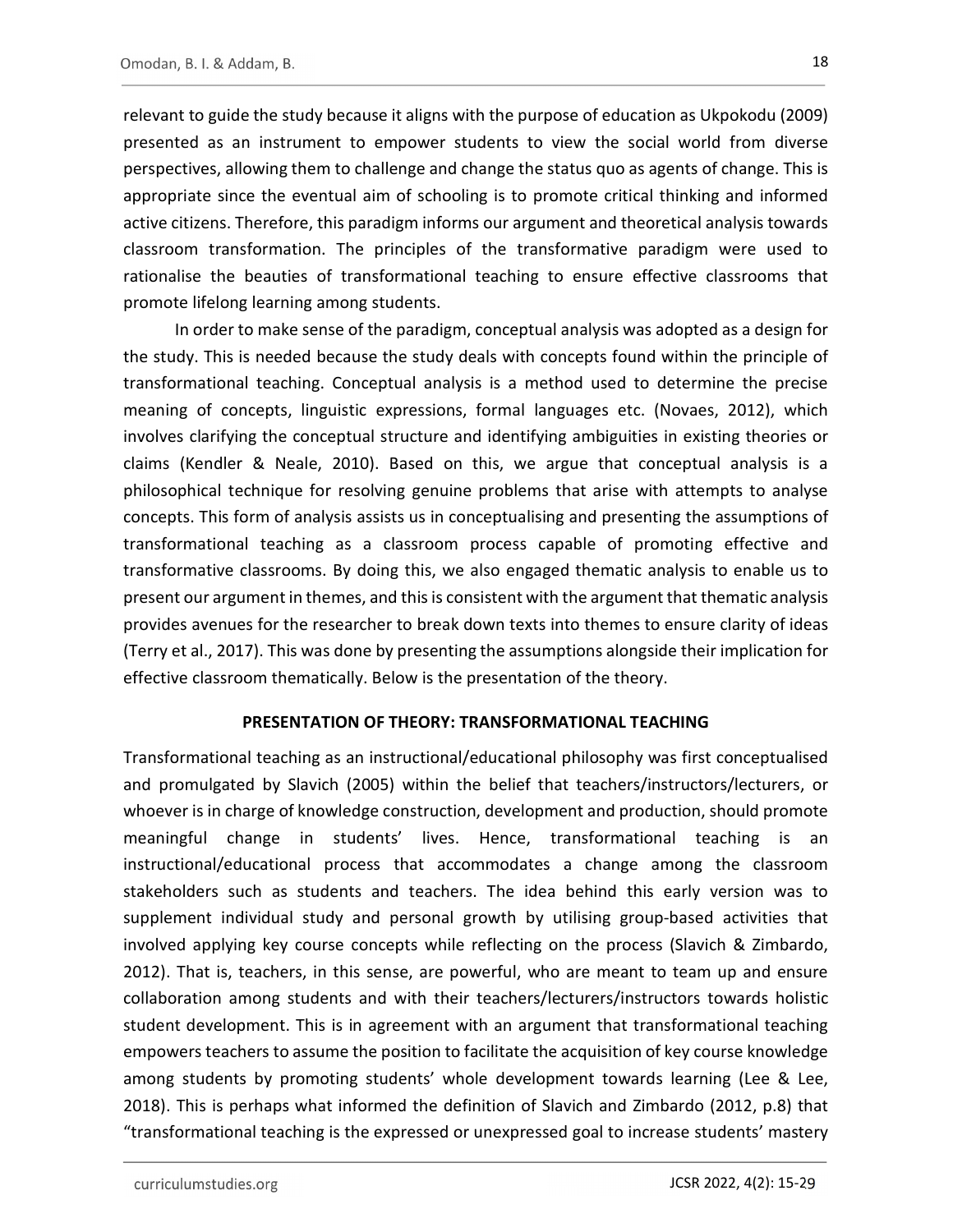of key course knowledge while transforming students' learning-related attitudes, values, beliefs, and skills". In the same vein, transformational teaching entails demonstrating actions that empower and inspire students, and transcend teachers' own self-interests to provide them with the confidence to achieve higher levels of functioning (Morton et al., 2010). This argument confirms the finding that the transformational teaching approach is associated with effective teaching (Tahir, 2018). Thus, it further justified that an effective classroom could be achieved within the principles of the transformational classroom process.

This style focuses not only on the specific subject areas and builds a foundation of learning based on non-cognitive factors but also on the whole person, such as character development, goal setting, and self-motivation (Barzegar et al., 2020). Transformational teaching includes elements such as behaviours, knowledge base, skills, and the environment, including physical and spiritual components. In implementing transformational teaching, one can argue that students are given a chance to learn from the questions or topics of interest that arise from their experiences in everyday life. In this way, transformational teachers try to engage students by providing different opportunities for learning inside and outside of the classroom (Jones, 2009). One can then argue that a transformational teacher makes learning fun by allowing learners more autonomy over self-directed projects of study because it is more student-centred learning rather than teacher-oriented, which allows students to initiate their own inquiries. This hands-on approach results in transformational learning that benefits all learners by boosting motivation, resulting in positive attitudes towards learning (Mason, 2018; Fazio-Griffith & Ballard, 2016). To achieve the kind of change transformational teaching aims for, teachers need to be transformational by becoming sensitive, empathetic and respectful as features/characteristics of transformational teaching to their students. This will increase the feelings of exhilaration and productive learning experiences (Kyte, 2016).

From the above theoretical presentation, one could conclude that transformational teaching involves and focuses more than just on content delivery. Instead, it is transformative by making students co-producers of knowledge, become critical in their daily lives, and create a kind of goal setting and reflective thinking. This is possible because transformation in the classroom includes content (subject matter), process (teaching and learning styles) and product (outcomes of teaching and learning). However, we can argue that transformative teaching emphasises the process that includes classroom interaction and the product, which can be used to determine (judge) transformation. Therefore, using deductive reasoning of the analysis presented above, one can infer that transformative teaching has assumptions, which are critical thinking skills collaboration among students, epitomising student-teacher academic relations and forecasting the students' holistic development. All these four cardinal principles could be argued as attributes of an effective or transformative classroom. As addressed below within the theoretical assumption framing, the following section addresses the four assumptions of transformational teaching.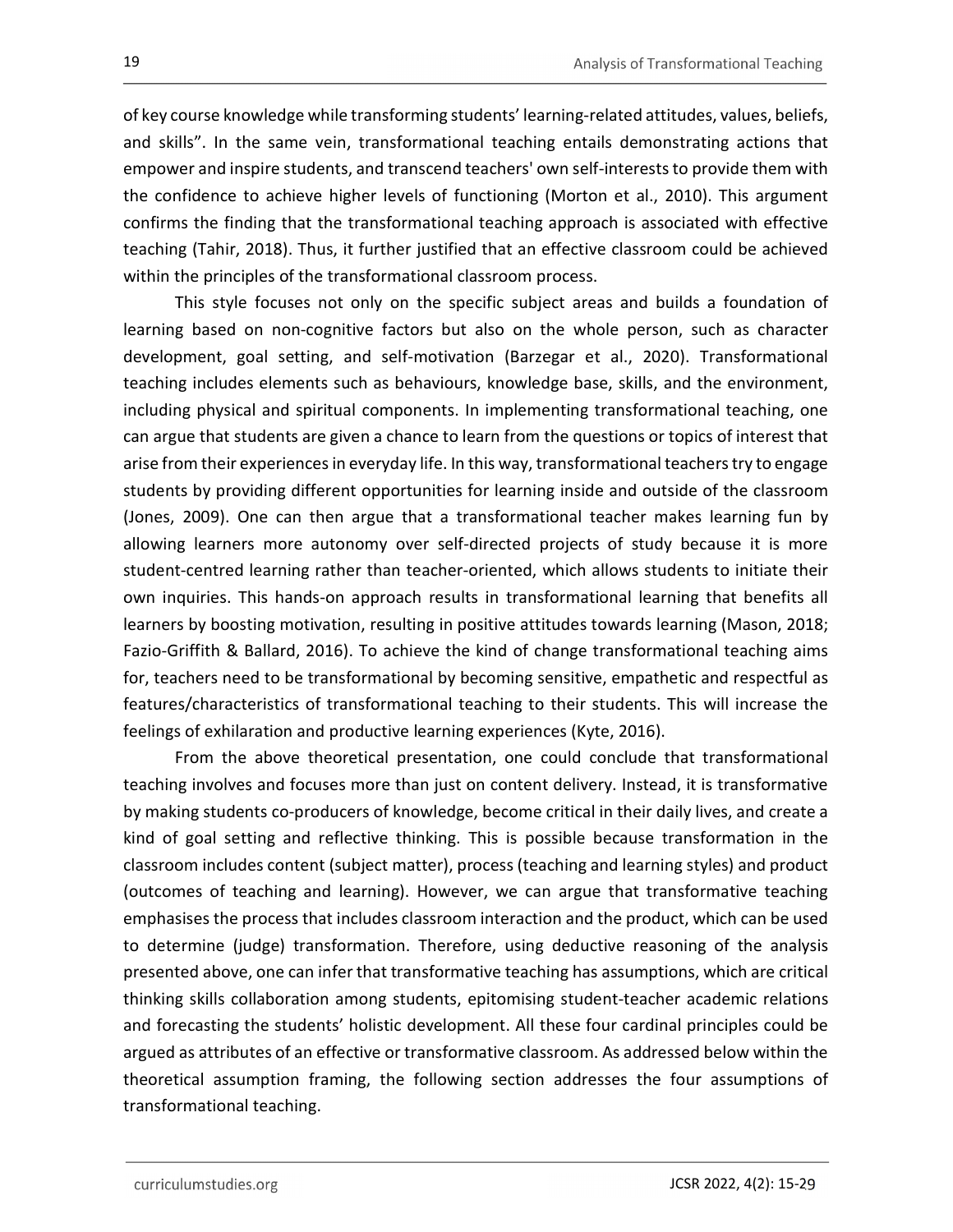# THE THEORETICAL ASSUMPTIONS

This section discusses the four assumptions of transformational teaching: critical thinking skills, collaboration among students, student-teacher relationships, and holistic development of students.

# Critical thinking skills

This is one of the dividends that transformational teaching strategy and/or philosophy brings to the classroom. This is because transformational teaching allowed reflective experiences and shared knowledge production processes in the quest for knowledge generation. However, critical thinking means having good judgment about what you accept as fact and what you discard. That is, it is a process that evaluates the facts first before making a judgement or drawing any conclusions. This is very critical in the classroom and a skill that is important for self-development with an open-minded way of considering issues and arriving at conclusions (Ordem, 2017). According to Von Colln-Appling and Giuliano (2017), critical thinking is very important since it encourages sound decision-making by analysing data, relevant facts, opinions, or viewpoints within a given context. In this viewpoint, Duchscher (1999) argued that possession of critical thinking skills helps to see the relevance of information, good judgement of reliability of sources, logical validity of arguments and relevance of conclusion. Based on this, we argued that critical thinking skills are about using a good sense of judgement in reasoning to examine claims made through evaluating evidence into account of different lenses or perspectives before coming up with an argument or conclusion. This is one of the central ideas of transformative teaching as presented above.

# Collaboration among students

Within the domain presentation of transformational teaching, one can argue that it encourages collaboration and cooperativeness of students towards generating new knowledge. Not only among students, but it also allows students and teachers to interact or pool themselves for the purpose of an effective classroom. Collaboration among students could be defined as sharing ideas and information for learning or instruction purposes (Azlina, 2010; Razmerita & Kirchner, 2014). Collaborative activities can take many different forms; it could simply be talking to someone about a specific topic (Harris, (1992), can also entail pair work, group work, team learning (Kraut et al., 1988; Lai, 2011a), problem-solving (Pulgar et al., 2020) among others. Collaborative activities facilitate engagement among the members of the group while encouraging them to become active participants by exploring new concepts together (Salaber, 2014). In the case of the classroom, it allows students to share their knowledge with each other, which enhances learning and unity of purpose (Barhoumi, 2015). Collaboration in the classroom is one of the cardinal points of transformational teaching philosophy.

Student-teacher relationships<br>From the theoretical presentation, we also deduced the importance of student-teacher relationships as one of the principles that could be used to implement transformational teaching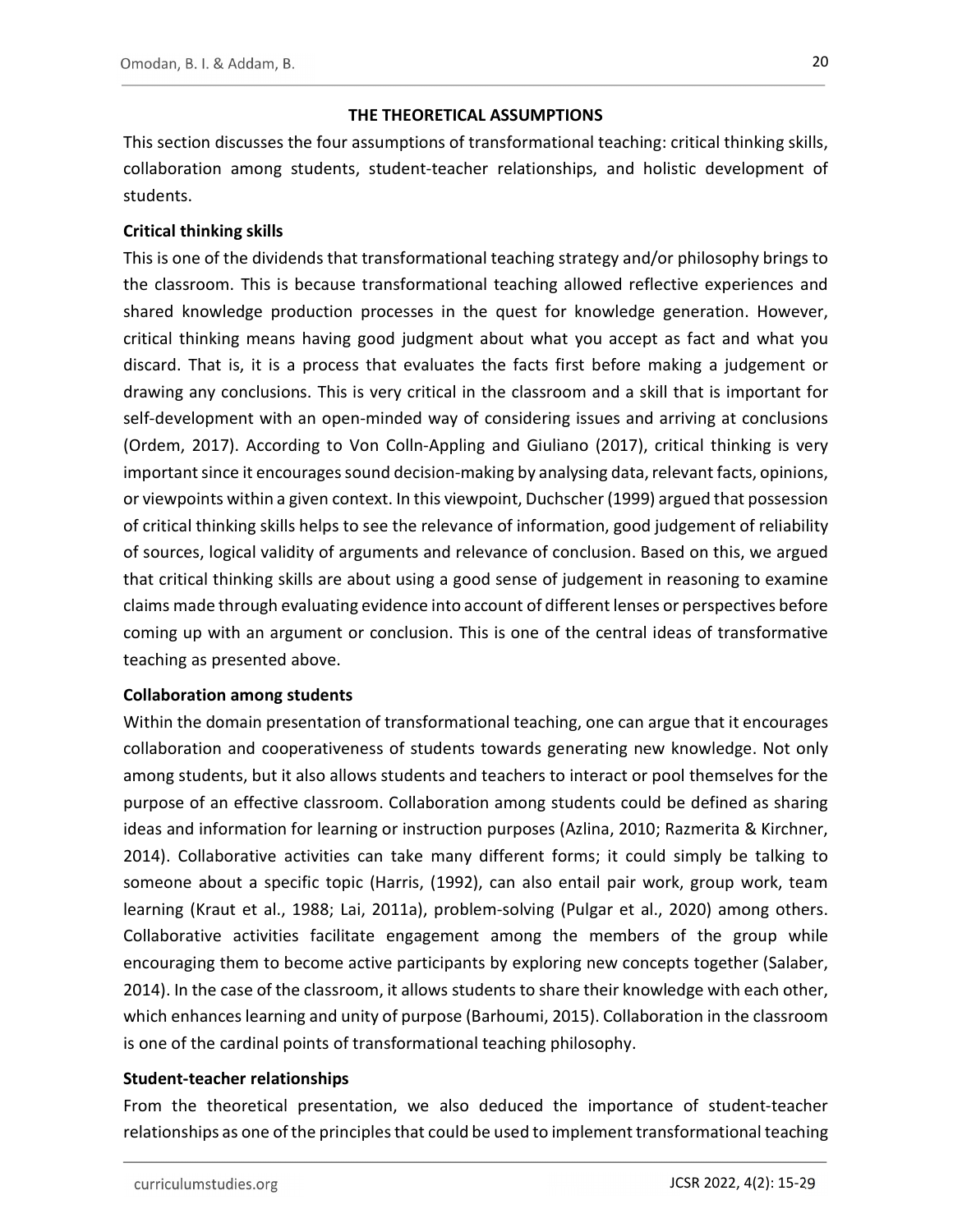in classrooms. These student-teacher relationships can be seen as one of the most important factors in student success. If student-teacher relationships have not been established within the school, then teachers will continue to struggle with improving educational outcomes for children they cannot build a strong student-teacher relationship with. However, the studentteacher relationship refers to how well students feel about themselves, the abilities of their teachers and the way they teach (McGrath & Van Bergen, 2015). Student-teacher relationships are significant to student success because it develops students emotionally, behaviourally, socially and academically (McGrath & Van Bergen, 2015; Murray & Zvoch, 2011). Hence, student-teacher relationships were deduced as one of the four cardinal principles of transformative teaching.

# Holistic development of students

From the above theoretical presentation, we deduced that transformational teaching could develop students to acquire skills needed in their world of work. It builds students towards making a significant contribution to themselves and the society they find themselves in. This is one of the goals of education in every nation, and it is consistent with the recommendation that education empowers citizens to contribute their quota to nation-building and sustainable development (Bantwini & Letseka, 2016; Howe & Covell, 2005). Transformational teaching is targeted towards making students useful to themselves and their society.

# ANALYSIS OF THE ASSUMPTIONS AND THEIR IMPLICATIONS FOR EFFECTIVE CLASSROOM

This section discusses the assumptions related to classroom transformation, which is synonymous with effective classrooms in this study. This is done under the following subheadings: critical thinking skills and effective classrooms, collaboration among students and effective classrooms, student-teacher relationships and effective classrooms, holistic development of students and effective classrooms.

# Critical thinking skills and effective classrooms

In today's classroom, most activities do not explicitly teach students to think critically; they merely provide students with information without an iota of transformation or meeting the expected change in students (Allamnakhrah, 2013). This means that even if teachers use materials that require critical thinking skills, it is still up to each student to apply those skills during the learning process. Critical thinking can be developed through active learning processes such as discussion and debate, which are still within the purview of transformational teaching (Healey, 2012). Transformational teaching helps promote critical thinking because students are made to discuss ideas and the reasons for those ideas with themselves or in groups before they can be accepted as a part of the whole (Johnson-Bailey & Alfred, 2006; Slavich & Zimbardo, 2012). This idea is practically not based on specific content so it can be taught within any subject area. Students are more likely to engage in critical thinking if their teachers discuss how what they are being taught relates to larger ideas and real-world applications. Fong et al. (2017) and Lai (2011b) confirm that critical thinkers usually achieve greatly in class and are more inquisitive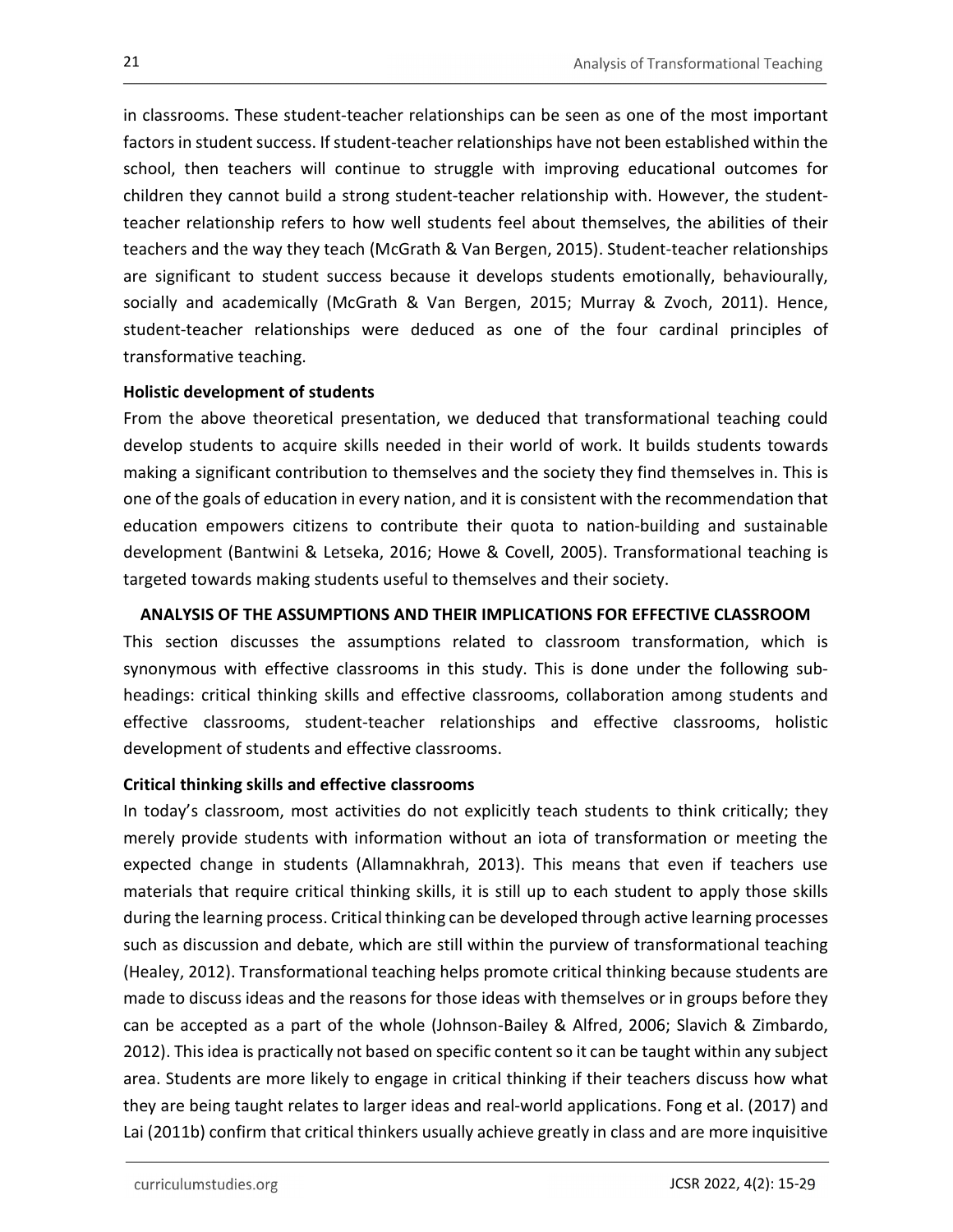in solving problems, with a recommendation that college students should cultivate critical thinking skills. From this, we conveniently argue that transformational teaching promotes critical thinking among students, which subsequently enhances effective or transformative classrooms.

#### Collaboration among students and effective classrooms

Collaboration among students, which could be likened to a collaborative classroom as one of the undersides of transformational teaching, is significant to the effective classroom. Evidence has shown that collaboration among students in classrooms positively affects students and enhances their academic engagement (Holland & Muilenburg, 2011). Similarly, cooperative groups (within collaboration) have a beneficial impact on student learning and promote socioemotional abilities useful for effective functioning and integration in today's society (Loes, 2022). Another study found that teachers rated classrooms with higher student-to-student interaction more positively than those with lower levels of student-to-student interaction (Alghasab et al., 2019). Classrooms with high levels of student collaboration also had children who reported fewer feelings of isolation and loneliness than did classmates in less interactive classrooms (Elmer et al., 2020). Furthermore, classrooms with high levels of collaboration were also rated more positively by teachers than classrooms with low levels of student-to-student interaction (Fennick & Liddy, 2001; Veenman et al., 2000). Based on this, we can argue that a classroom that encourages students to work collaboratively is essential for all the reasons stated above; however, it also allows children to develop friendships and improve their social skills like following instructions, respecting others' opinions, taking turns speaking out intelligently without interruption or ridicule, taking leadership roles within the group, encouraging other members in the group, and coping with problems when they arise among the team. With this, it is not an exaggeration to conclude that collaborative teaching is transformational and essential for an effective classroom.

# Student-teacher relationships and effective classrooms

As one of the assumptions of transformational teaching, student-teacher relationships are one of the factors of a productive classroom. This is evidenced in the fact that many studies have identified student-teacher relationships as one factor that can affect students' performance and behaviour inside and outside the classroom (Sointu et al., 2017). Student-teacher relationships are considered to be "a type of interpersonal relationship between the students and their teachers that involves professional caring, trust, respect, and shared responsibilities (Davis, 2003). This, as preached by transformational teaching, in an effective classroom, teachers must establish positive relationships with students for improved learning abilities. In addition, several researchers have advocated the influence of school climate, who believe this will help create harmony among educators and pupils. For example, Adebiyi et al. (2019) advocate a caring approach that will ensure safety for both teachers and students as one of the major factors contributing to a positive learning experience.

curriculumstudies.org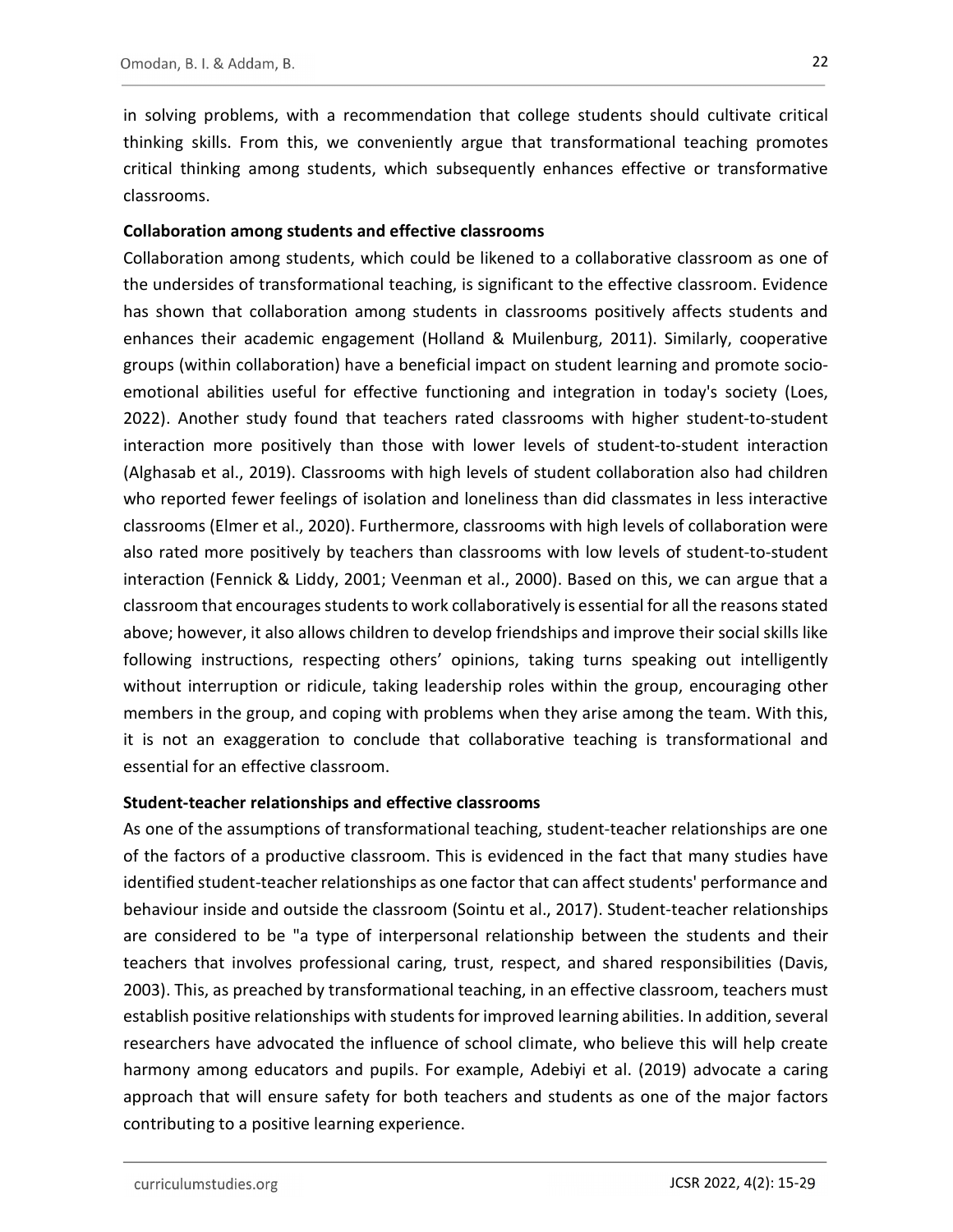According to Witherspoon (2011), the quality of the student-teacher relationship is of relative importance to students' school and college success thus, it has long-term effects on their quality of life. Student-teacher relationships provide a foundation for academic excellence. Both teacher and pupil must establish trust, respect, encouragement, and responsibility to foster an environment that enables academic eminence (Al Nasseri et al., 2014; Williams & Williams, 2011). Researches also show that effective classroom climates in the form of top-down classroom relationships are associated with higher levels of state self-esteem (Walker & Hoover-Dempsey, 2013). Additionally, the influence of the quality of student-teacher relationships can also impact student behaviours. For example, teachers who establish more friendly relationships reduce students' anger levels, which results from inappropriate behaviour in schools (Decker et al., 2007). Based on this, it is not out of place to believe that classroom activities laced within the purview of classroom relationships are transformational.

# Holistic development of students and effective classrooms

The above assumptions discovered that transformational teaching develops students holistically and prepares them ahead of academic endeavours. Holistic development is an educational philosophy that views the student as a whole person with individual strengths, talents and interests that support students' personal growth in their academic learning (Braskamp, 2009). It also encourages students to be actively involved and aware of the world around them (Lovat et al., 2010). This kind of educational process values experiences over formal instruction and emphasises social-emotional, physical and spiritual well-being as part of the educational process (Awartani et al., 2008). This is inconsistent with Castillo et al. (2020) that transformational teaching explores students' experiences in the teaching process to enable them to relate practical life to theoretical life. Therefore, holistic classrooms engage students towards developing themselves for the future. We, therefore, argue that students who are developed holistically will possess all the criteria needed to survive in the world of work after their education. We can then say that any process that develops students is transformational and will positively affect the lives and the future of the students, which could also be targeted effective classroom.

# CONCLUSION AND RECOMMENDATIONS

This exploration has proclaimed the beauty of transformational teaching as a correlate to an effective classroom. The two objectives were fulfilled by presenting the theory and its assumptions alongside their relationships with effective classrooms. This argument was lensed with a transformative paradigm to guide our argument towards transforming classrooms. Therefore, we conclude that transformational teaching aims to equip students with the skills they need to be productive members of society. As such, educators must find ways to improve their pedagogical strategies. This can be done by incorporating critical thinking skills into lessons and discussions, fostering collaboration among students. They learn how to work together effectively, building strong relationships with each student. Hence, he or she feels cared for and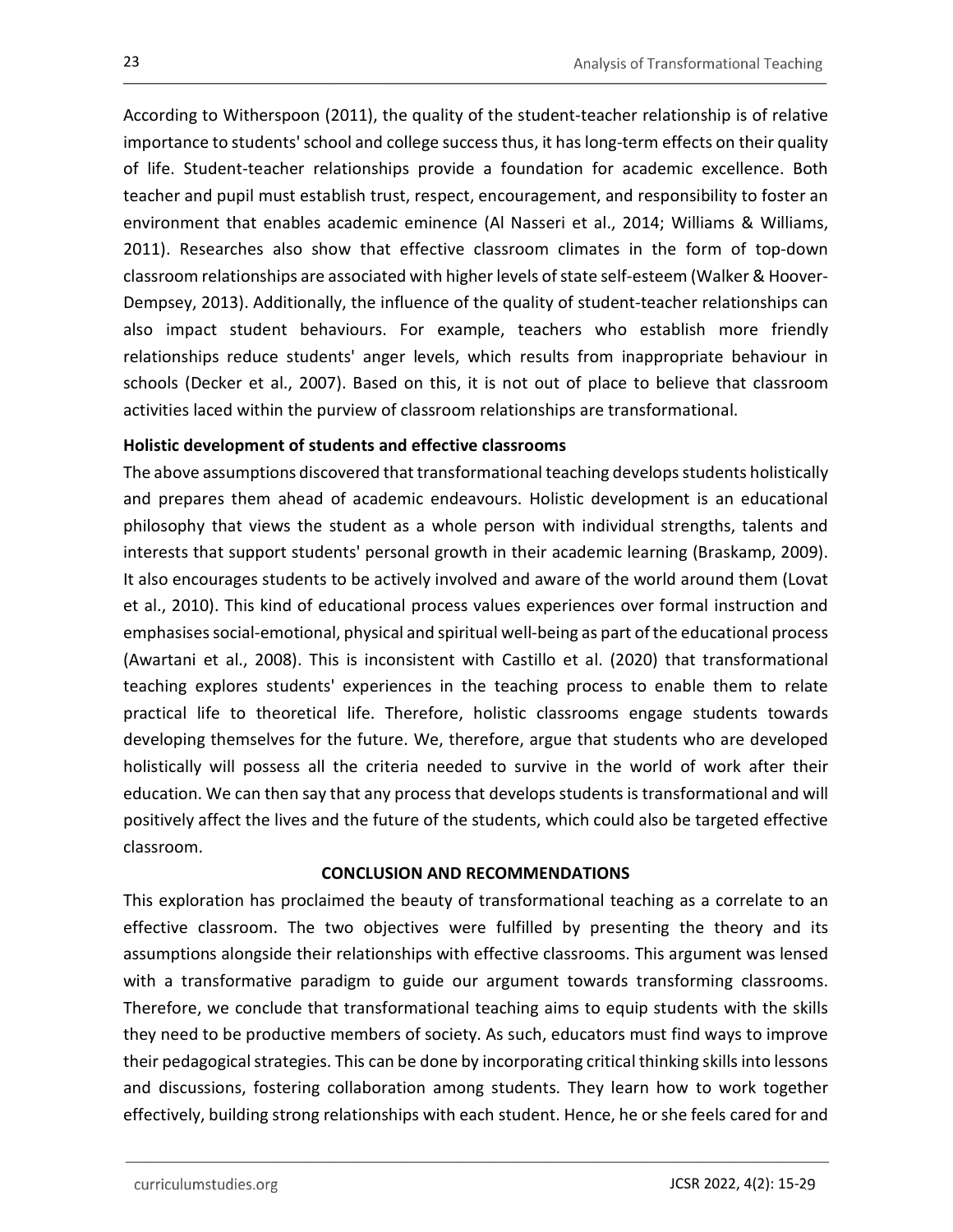supported during the learning processes, and providing holistic development opportunities for all learners by challenging them intellectually while also catering for their future activities outside of schools. To improve the classroom environment at any level –elementary school through university-level courses –we encourage that educators promote transformational teaching by ensuring that classrooms are made to enhance critical thinking skills, allow collaboration among learners, and ensure some level of flexibility in the form of student-teacher relationships that could foster students' holistic development. This becomes expedient because they are dimensions of effective classrooms at all levels of education.

#### **REFERENCES**

- Adebiyi, D. O., Adebiyi, T. F., Daramola, A. O., & Seyi-Oderinde, D. R. (2019). The behaviours and roles of school principals in tackling security challenges in Nigeria: A contextresponsive leadership perspective. Interdisciplinary Journal of Education Research, 1(2), 74-88. https://injer.org/injer/article/view/19694 Adeyemo, S. A., Ogunleye, A. O., Oke, C. O., & Adenle, S. O. (2010). A survey of factors
- determining the employability of science and technology graduates of polytechnics and universities in the Nigerian labour market. International Journal of Science and Technology Education Research, 1(5), 99-106. https://doi.org/10.5897/IJSTER.9000002<br>Al Nasseri, Y. S., Renganathan, L., Al Nasseri, F., & Al Balushi, A. (2014). Impact of students-
- teacher relationship on student's learning: A review of literature. International Journal of Nursing Education, 6(1), 167-172.
- Alghasab, M., Hardman, J., & Handley, Z. (2019). Teacher-student interaction on wikis: Fostering collaborative learning and writing. Learning, Culture and Social Interaction,<br>21, 10-20. https://doi.org/10.1016/j.lcsi.2018.12.002<br>Allamnakhrah, A. (2013). Learning Critical Thinking in Saudi Arabia: Student Per
- Secondary Pre-Service Teacher Education Programs. Journal of Education and Learning,<br>2(1), 197-210. http://dx.doi.org/10.5539/jel.v2n1p197<br>Awartani, M., Whitman, C. V., & Gordon, J. (2008). Developing instruments to captur
- people's perceptions of how school as a learning environment affects their well-being. European Journal of Education, 43(1), 51-70. https://doi.org/10.1111/j.1465- 3435.2007.00337.x Azlina, N. N. (2010). CETLs: Supporting collaborative activities among students and teachers
- through the use of think-pair-share techniques. International Journal of Computer Science Issues, 7(5), 18.
- Balliu, V. (2017). Modern teaching versus traditional teaching-Albanian teachers between challenges and choices. European Journal of Multidisciplinary Studies, 2(4), 20-26. https://doi.org/10.26417/ejms.v4i4.p20-26<br>Bantwini, B. D., & Letseka, M. (2016). South African teachers caught between nation-building
- and global demands: Is there a way out/forward? Educational Studies, 52(4), 329-345.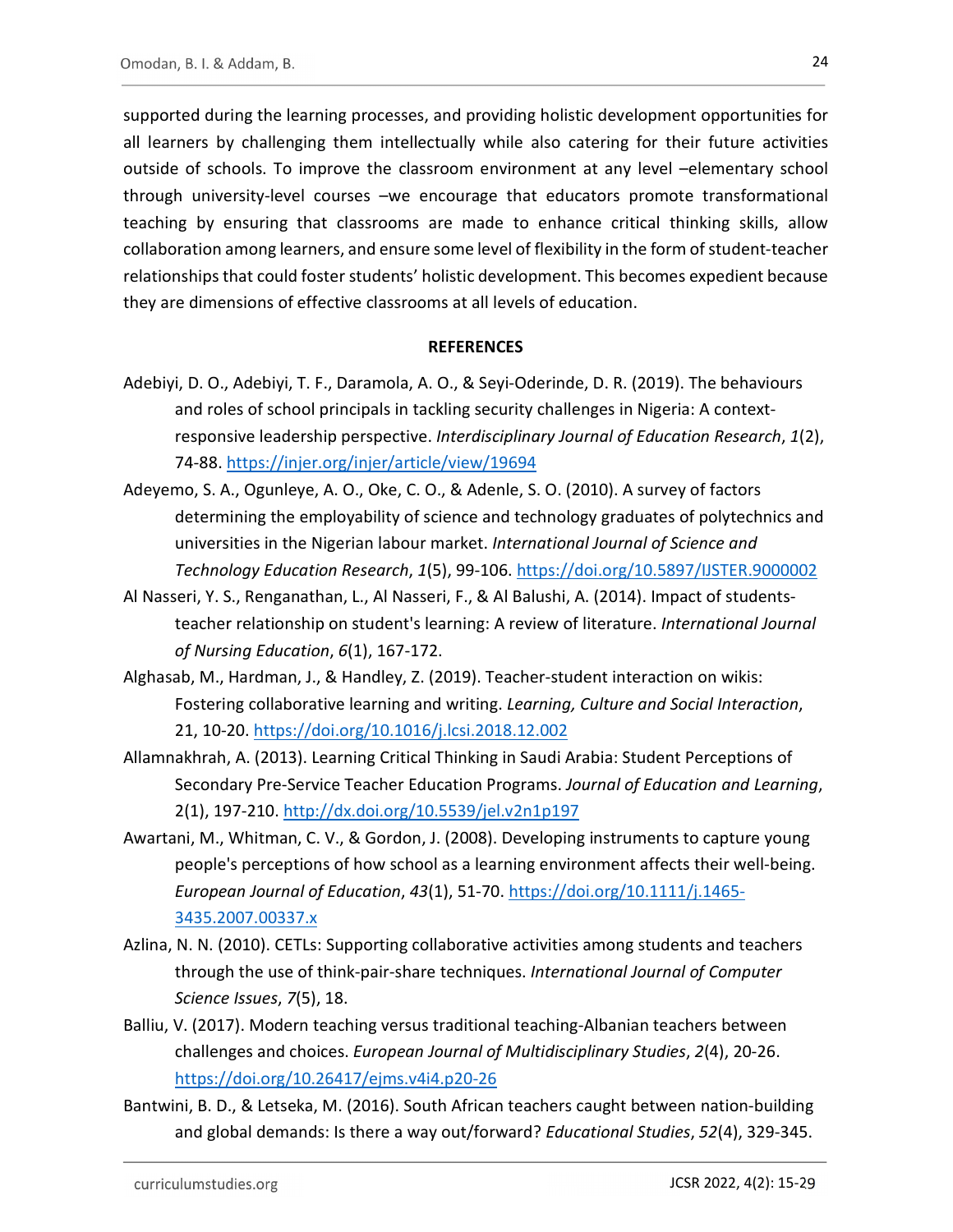- Barhoumi, C. (2015). The effectiveness of WhatsApp mobile learning activities guided by activity theory on students' knowledge management. Contemporary Educational
- Technology, 6(3), 221-238. https://eric.ed.gov/?id=EJ1105764<br>Barrett, T., & Feng, Y. (2021). Evaluation of food safety curriculum effectiveness: A longitudinal study of high-school-aged youths' knowledge retention, risk-perception, and perceived behavioral control. Food Control, 121, 107587.

- https://doi.org/10.1016/j.foodcont.2020.107587 Barzegar, Z., Kiani, Q., & Shahnavaz, A. (2020). Structural Relationships between Perceived Transformational Teaching and Critical Thinking: Mediating Role of Motivational Beliefs in College Students. Iranian Evolutionary and Educational Psychology Journal, 2(4), 249- 257. http://dx.doi.org/10.52547/ieepj.2.4.249<br>Braskamp, L. A. (2009). Applying personal investment theory to better understand student
- development. In A. Kaplan, S. A. Karabenick, E. De Groot (Eds), Culture, self, and motivation: Essays in Honor of Martin L. Maehr, (pp. 21-38). Information Age Publishing, INC.
- Castillo, I., Molina-García, J., Estevan, I., Queralt, A., & Álvarez, O. (2020). Transformational teaching in physical education and students' leisure-time physical activity: the mediating role of learning climate, passion and self-determined motivation. International Journal of Environmental Research and Public Health, 17(13), 4844. https://doi.org/10.3390/ijerph17134844<br>Covill, A. E. (2011). College students' perceptions of the traditional lecture method. College
- Student Journal, 45(1), 92-102.
- Davis, H. A. (2003). Conceptualising the role and influence of student-teacher relationships on children's social and cognitive development. Educational Psychologist, 38(4), 207-234. https://doi.org/10.1207/S15326985EP3804\_2 Decker, D. M., Dona, D. P., & Christenson, S. L. (2007). Behaviorally at-risk African American
- students: The importance of student-teacher relationships for student outcomes. Journal of School Psychology, 45(1), 83-109. https://doi.org/10.1016/j.jsp.2006.09.004<br>Duchscher, J. E. B. (1999). Catching the wave: Understanding the concept of critical thinking.
- Journal of Advanced Nursing, 29(3), 577-583.
- Elmer, T., Mepham, K., & Stadtfeld, C. (2020). Students under lockdown: Comparisons of students' social networks and mental health before and during the COVID-19 crisis in Switzerland. *PloS One*, 15(7), e0236337. https://doi.org/10.1371/journal.pone.0236337<br>Fazio-Griffith, L., & Ballard, M. B. (2016). Transformational learning theory and transformative
- teaching: A creative strategy for understanding the helping relationship. Journal of Creativity in Mental Health, 11(2), 225-234.

https://doi.org/10.1080/15401383.2016.1164643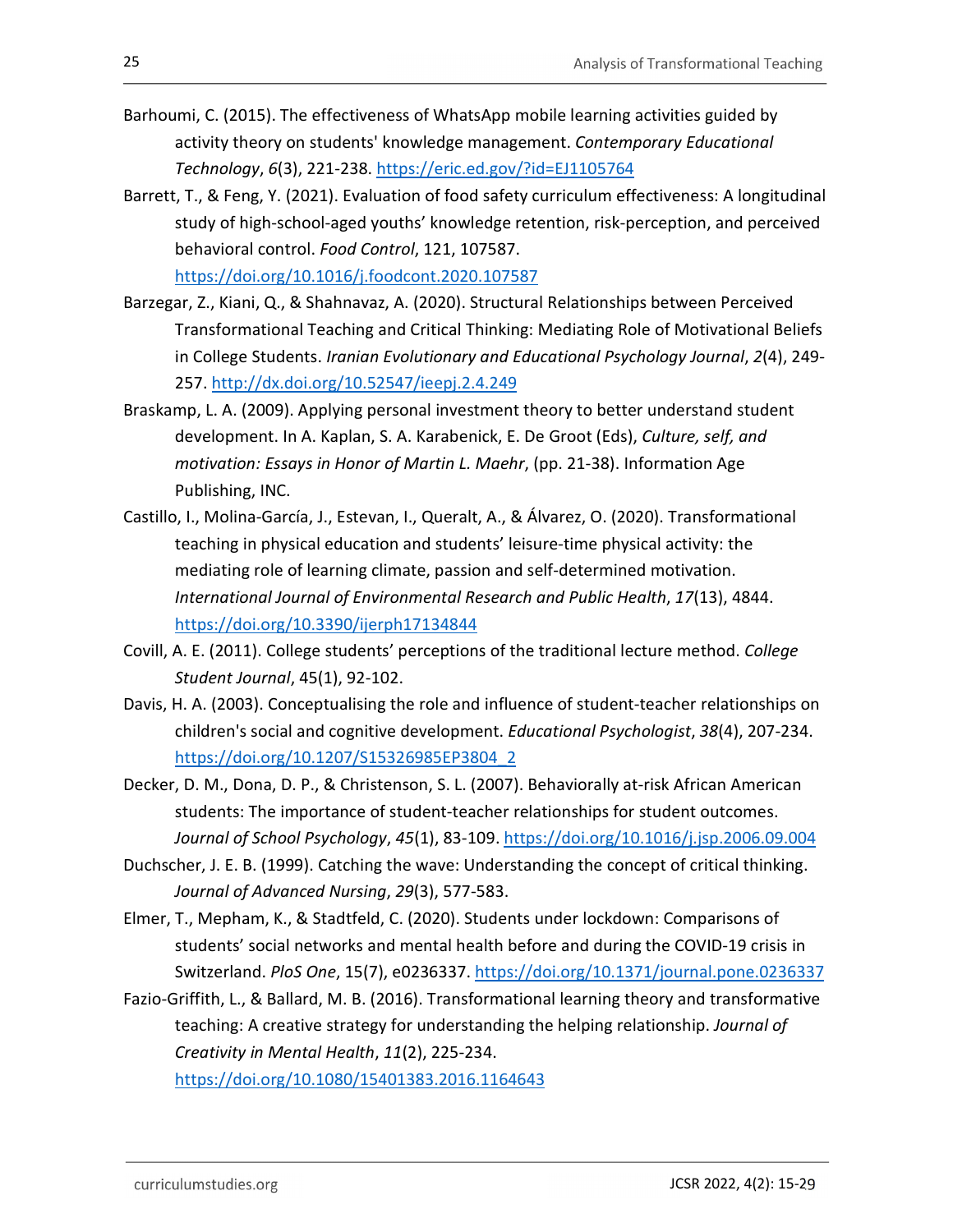- Fennick, E., & Liddy, D. (2001). Responsibilities and preparation for collaborative teaching: Coteachers' perspectives. Teacher Education and Special Education, 24(3), 229-240.
- https://doi.org/10.1177%2F088840640102400307 Fong, C. J., Kim, Y., Davis, C. W., Hoang, T., & Kim, Y. W. (2017). A meta-analysis on critical thinking and community college student achievement. Thinking Skills and Creativity, 26,
- 71-83. https://doi.org/10.1016/j.tsc.2017.06.002<br>Forbes, H., Duke, M., & Prosser, M. (2001). Students' perceptions of learning outcomes from group-based, problem-based teaching and learning activities. Advances in Health Sciences Education, 6(3), 205-217. <u>https://doi.org/10.1023/A:1012610824885</u><br>Frey, B. (2018). The SAGE encyclopedia of educational research, measurement, and evaluation
- (Vols. 1-4). Thousand Oaks, CA: SAGE Publications, Inc. https://dx.doi.org/10.4135/9781506326139.n708 Harris, M. (1992). Collaboration is not collaboration: Writing center tutorials vs. peer-response
- groups. College Composition and Communication, 43(3), 369-383. https://doi.org/10.2307/358228 Healey, R. L. (2012). The power of debate: Reflections on the potential of debates for engaging
- students in critical thinking about controversial geographical topics. Journal of Geography in Higher Education, 36(2), 239-257. https://doi.org/10.1080/03098265.2011.619522 Holland, C., & Muilenburg, L. (2011, March). Supporting student collaboration: Edmodo in the
- classroom. In Society for Information Technology & Teacher Education International Conference (pp. 3232-3236). Association for the Advancement of Computing in Education (AACE).
- Howe, R. B., & Covell, K. (2005). Empowering children: Children's rights education as a pathway to citizenship. Toronto: University of Toronto Press.
- Jackson, D., Power, T., Sherwood, J., & Geia, L. (2013). Amazingly resilient Indigenous people! Using transformative learning to facilitate positive student engagement with sensitive material. Contemporary Nurse, 46(1), 105-112.

https://doi.org/10.5172/conu.2013.46.1.105<br>Jackson, K. M., Pukys, S., Castro, A., Hermosura, L., Mendez, J., Vohra-Gupta, S., ... & Morales, G. (2018). Using the transformative paradigm to conduct a mixed-methods needs assessment of a marginalised community: Methodological lessons and implications. Evaluation and Program Planning, 66, 111-119.

- https://doi.org/10.1016/j.evalprogplan.2017.09.010 Johnson-Bailey, J., & Alfred, M. V. (2006). Transformational teaching and the practices of black women adult educators. New Directions for Adult and Continuing Education, 2006(109), 49-58. https://doi.org/10.1002/ace.207<br>Jones, M. (2009). Transformational learners: Transformational teachers. Australian Journal of
- Teacher Education, 34(2), 15-27.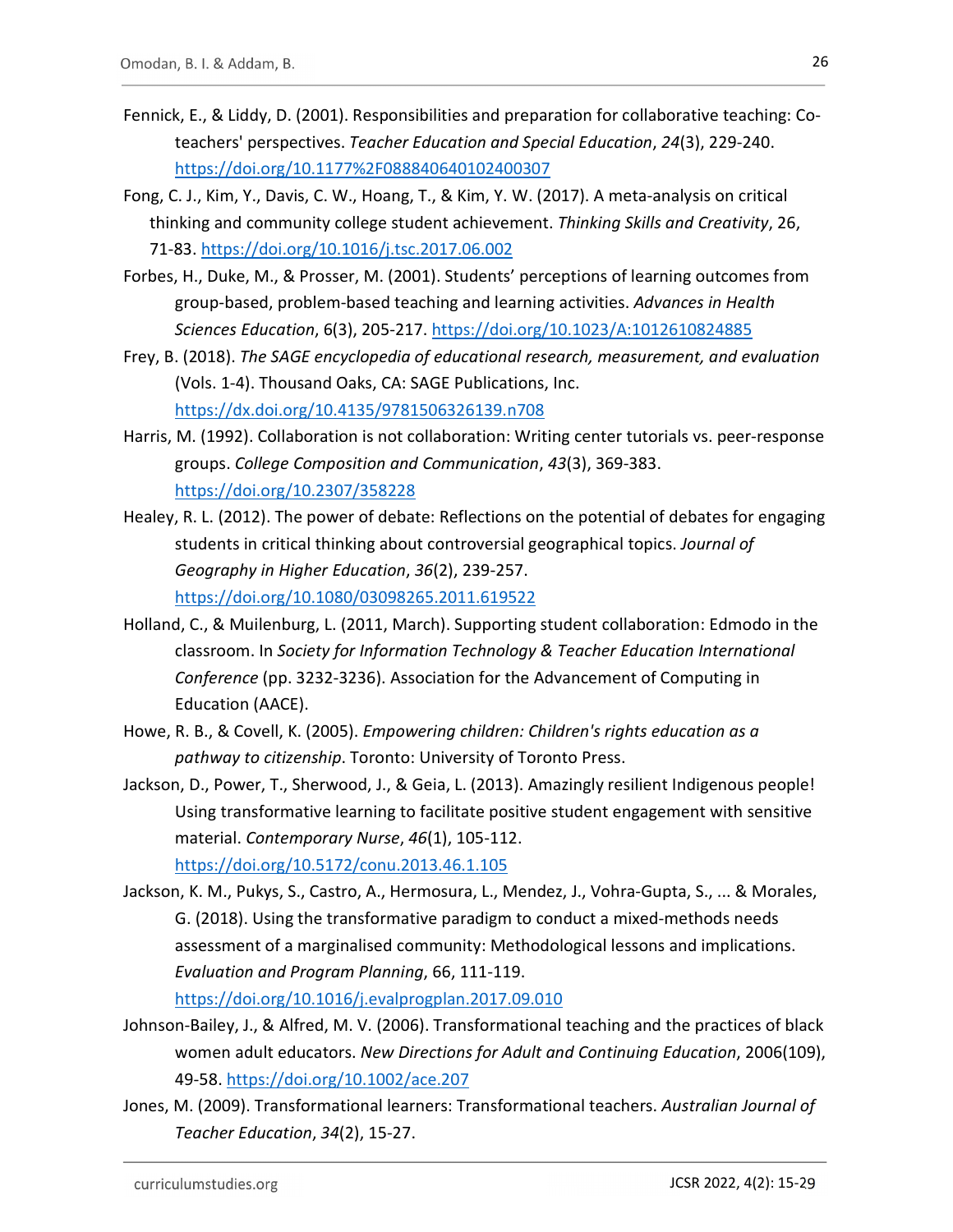- Kendler, K. S., & Neale, M. C. (2010). Endophenotype: A conceptual analysis. Molecular Psychiatry, 15(8), 789-797.
- Klassen, R. M., & Tze, V. M. (2014). Teachers' self-efficacy, personality, and teaching effectiveness: A meta-analysis. Educational Research Review, 12, 59-76. https://doi.org/10.1016/j.edurev.2014.06.001 Kraut, R., Egido, C., & Galegher, J. (1988). Patterns of contact and communication in scientific
- research collaboration. In Proceedings of the 1988 ACM conference on Computersupported cooperative work (pp. 1-12). https://doi.org/10.1145/62266.62267
- Kyte, D. (2016). Toward a sustainable sense of self in teaching and teacher education: Sustainable happiness and well-being through mindfulness. McGill Journal of Education/Revue des sciences de l'éducation de McGill, 51(3), 1143-1162.
- Laal, M., Khattami-Kermanshahi, Z., & Laal, M. (2014). Teaching and education; collaborative style. Procedia-Social and Behavioral Sciences, 116, 4057-4061. https://doi.org/10.1016/j.sbspro.2014.01.890
- Lai, E. R. (2011a). Collaboration: A literature review. Pearson Publisher.
- Lai, E. R. (2011b). Critical thinking: A literature review. Pearson's Research Reports, 6(1), 40-41.
- Lee, D. H. L., & Lee, W. O. (2018). Transformational change in instruction with professional learning communities? The influence of teacher cultural disposition in high power distance contexts. Journal of Educational Change, 19(4), 463-488. https://doi.org/10.1007/s10833-018-9328-1<br>Loes, C. N. (2022). The Effect of Collaborative Learning on Academic Motivation. Teaching and
- Learning Inquiry, 10, 1-17. https://doi.org/10.20343/teachlearninqu.10.4<br>Lovat, T., Clement, N., Dally, K., & Toomey, R. (2010). Values education as holistic development
- for all sectors: Researching for effective pedagogy. Oxford Review of Education, 36(6), 713-729. https://doi.org/10.1080/03054985.2010.501141 Marasi, S. (2019). Team-building: Developing teamwork skills in college students using
- experiential activities in a classroom setting. Organisation Management Journal, 16(4), 324-337. https://doi.org/10.1080/15416518.2019.1662761<br>Mason, S. (2018). The impact of transformational learning for mature adults studying a
- Foundation Degree. Widening Participation and Lifelong Learning, 20(2), 8-27. https://doi.org/10.5456/WPLL.20.2.8 McCurry, M. K., & Martins, D. C. (2010). Teaching undergraduate nursing research: a
- comparison of traditional and innovative approaches for success with millennial learners. Journal of Nursing Education, 49(5), 276-279.
- McGrath, K. F., & Van Bergen, P. (2015). Who, when, why and to what end? Students at risk of negative student–teacher relationships and their outcomes. Educational Research Review, 14, 1-17. https://doi.org/10.1016/j.edurev.2014.12.001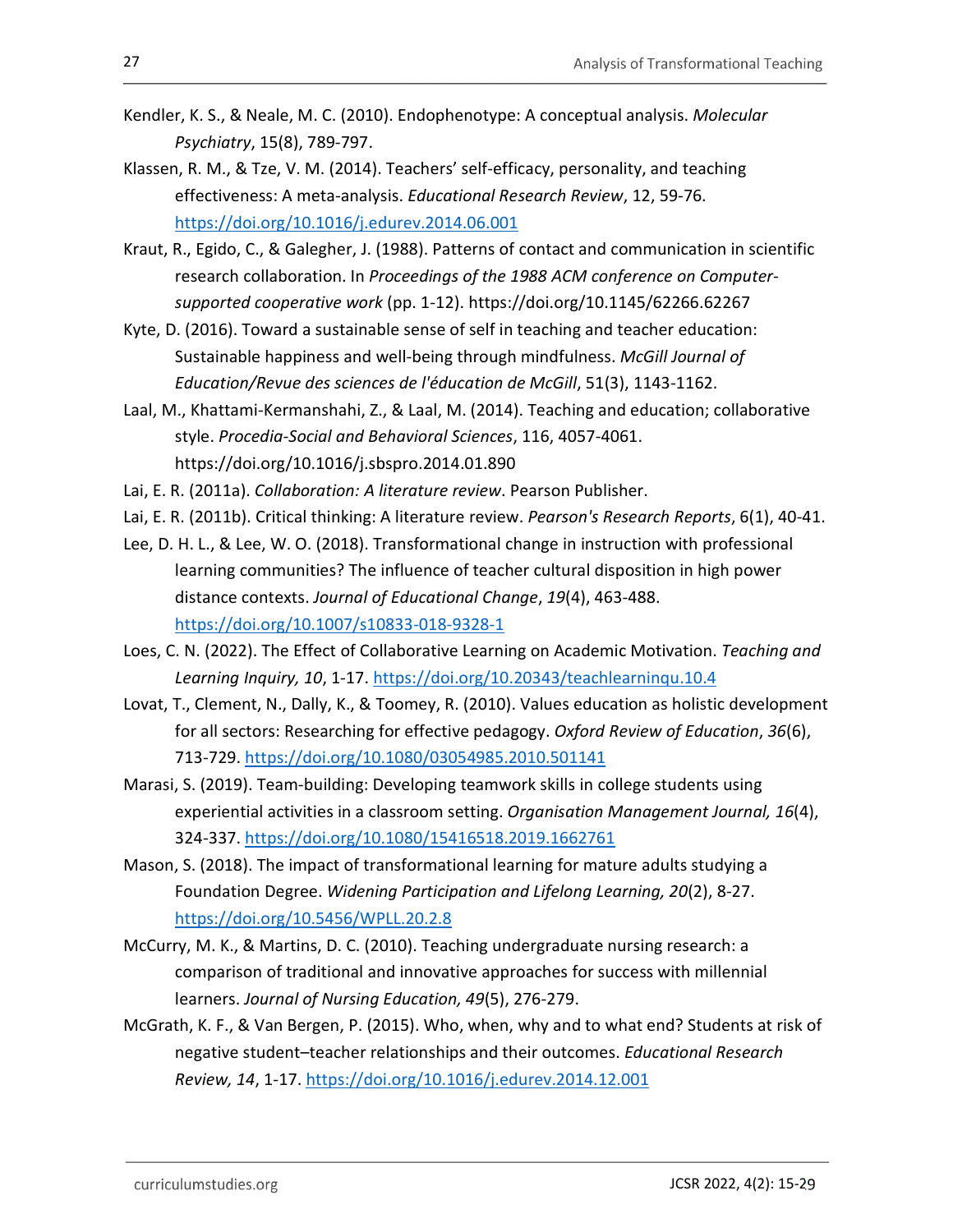- Meguid, E. A., & Collins, M. (2017). Students' perceptions of lecturing approaches: Traditional versus interactive teaching. Advances in Medical Education and Practice, 8, 229.
- https://dx.doi.org/10.2147%2FAMEP.S131851 Milenković, A., & Dimitrijević, S. (2019). Advantages and disadvantages of heuristic teaching in relation to traditional teaching-the case of the parallelogram area. Research in Mathematics Education, 74. https://dms.rs/wp-content/uploads/2019/12/Zbornik-ERME.pdf#page=75 Morrow, J. A., Kelly, S., & Skolits, G. (2013). Reducing power differentials in the classroom
- using student-based quantitative research scenarios: Applications in undergraduate and graduate research methods classrooms. Communication Teacher, 27(3), 156-160. https://doi.org/10.1080/17404622.2013.775469 Morton, K. L., Keith, S. E., & Beauchamp, M. R. (2010). Transformational teaching and physical
- activity: A new paradigm for adolescent health promotion? Journal of Health Psychology, 15(2), 248-257. https://doi.org/10.1097/JES.0b013e31822153e7 Murray, C., & Zvoch, K. (2011). Teacher-student relationships among behaviorally at-risk
- African American youth from low-income backgrounds: student perceptions, teacher perceptions, and socioemotional adjustment correlates. Journal of Emotional and
- Behavioral Disorders, 19(1), 41-54. https://doi.org/10.1177/1063426609353607<br>Novaes, C. D. (2012). Formal languages in logic: A philosophical and cognitive analysis.<br>London: Cambridge University Press.
- Ordem, E. (2017). Developing critical-thinking dispositions in a listening/speaking class. English Language Teaching, 10(1), 50-55. http://dx.doi.org/10.5539/elt.v10n1p50<br>Pulgar, J., Candia, C., & Leonardi, P. M. (2020). Social networks and academic performance in
- physics: Undergraduate cooperation enhances ill-structured problem elaboration and inhibits well-structured problem solving. Physical Review Physics Education Research, 16(1), 010137. https://doi.org/10.1103/PhysRevPhysEducRes.16.010137<br>Quillinan, B., MacPhail, A., Dempsey, C., & McEvoy, E. (2019). Transformative teaching and
- learning through engaged practice: lecturers' and students' experiences in a university and underserved community partnership in Ireland. Journal of Transformative
- Education, 17(3), 228-250. https://doi.org/10.1177%2F1541344618809681<br>Rau, M. A., Kennedy, K., Oxtoby, L., Bollom, M., & Moore, J. W. (2017). Unpacking "active learning": A combination of flipped classroom and collaboration support is more effective but collaboration support alone is not. Journal of Chemical Education, 94(10), 1406-1414. https://doi.org/10.1021/acs.jchemed.7b00240 Razmerita, L., & Kirchner, K. (2014, September). Social media collaboration in the classroom: A
- study of group collaboration. In CYTED-RITOS International Workshop on Groupware (pp. 279-286). Springer, Cham. https://doi.org/10.1007/978-3-319-10166-8\_25